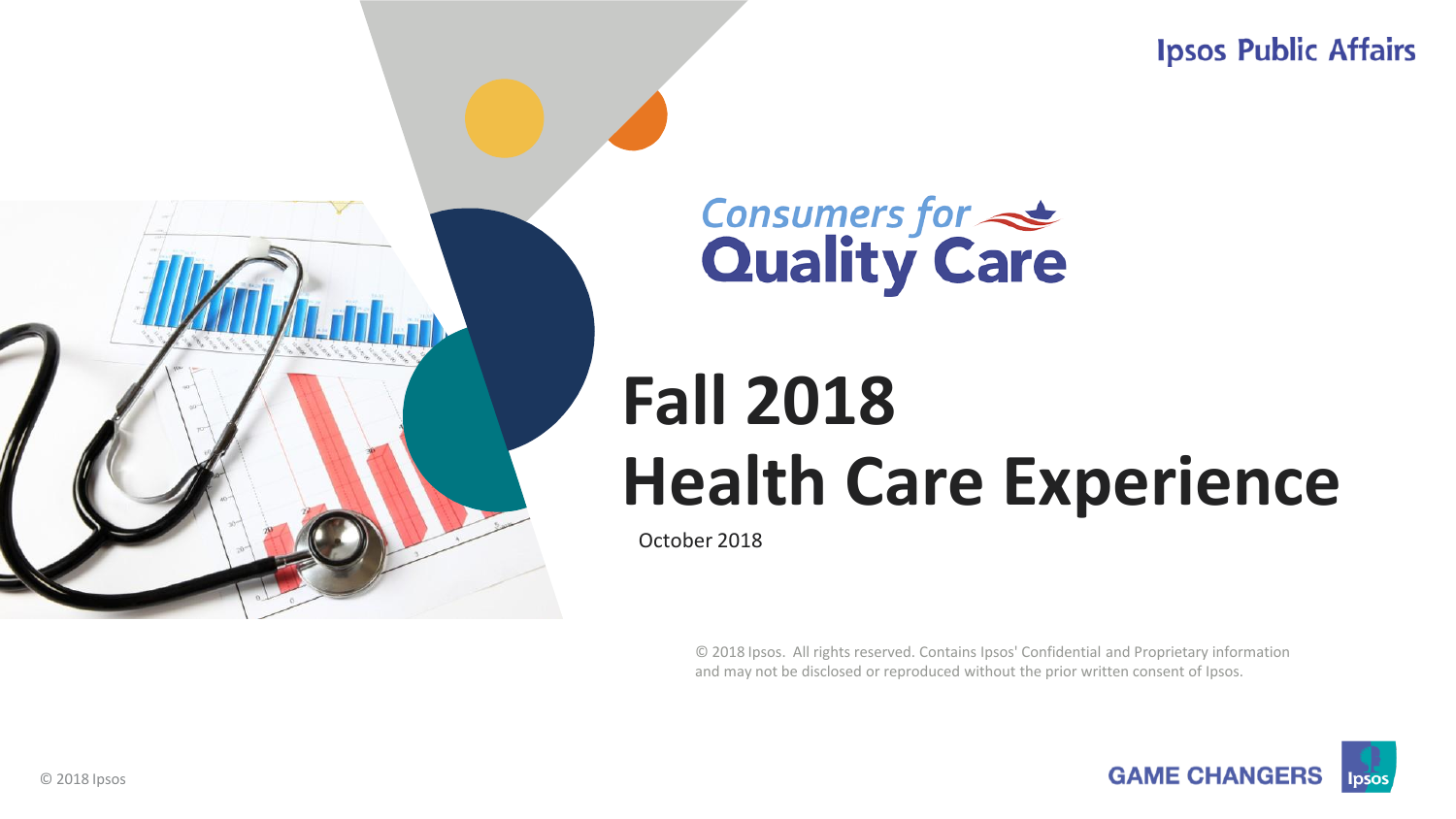# **Executive summary**

- Americans are not content with the health care system and many say it is the top consideration informing their 2018 vote.
- Americans want to see their elected officials do more to improve the health care system. And they believe that the private sector has a key role to play.
- Consumers are most concerned with the cost of getting health care both in terms of total fees and in terms of the difficulty of anticipating the actual costs of health care services to the individual patient.
- Americans want political and industry leaders to focus on policy reforms that make the health care system more affordable and transparent about costs to consumers.

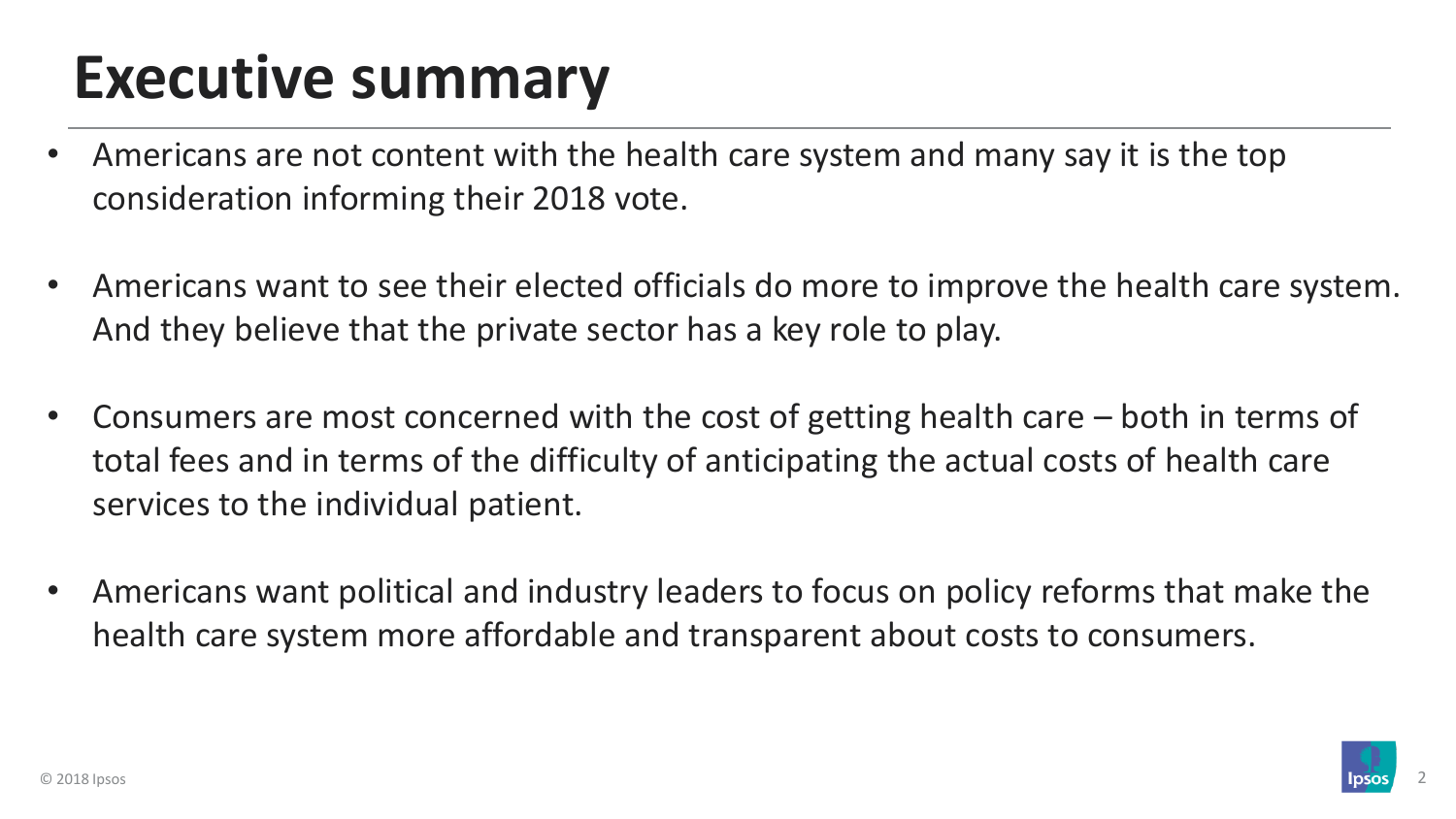#### **BACKGROUND ON THE STUDY**

© 2018 Ipsos 3

 $\sim$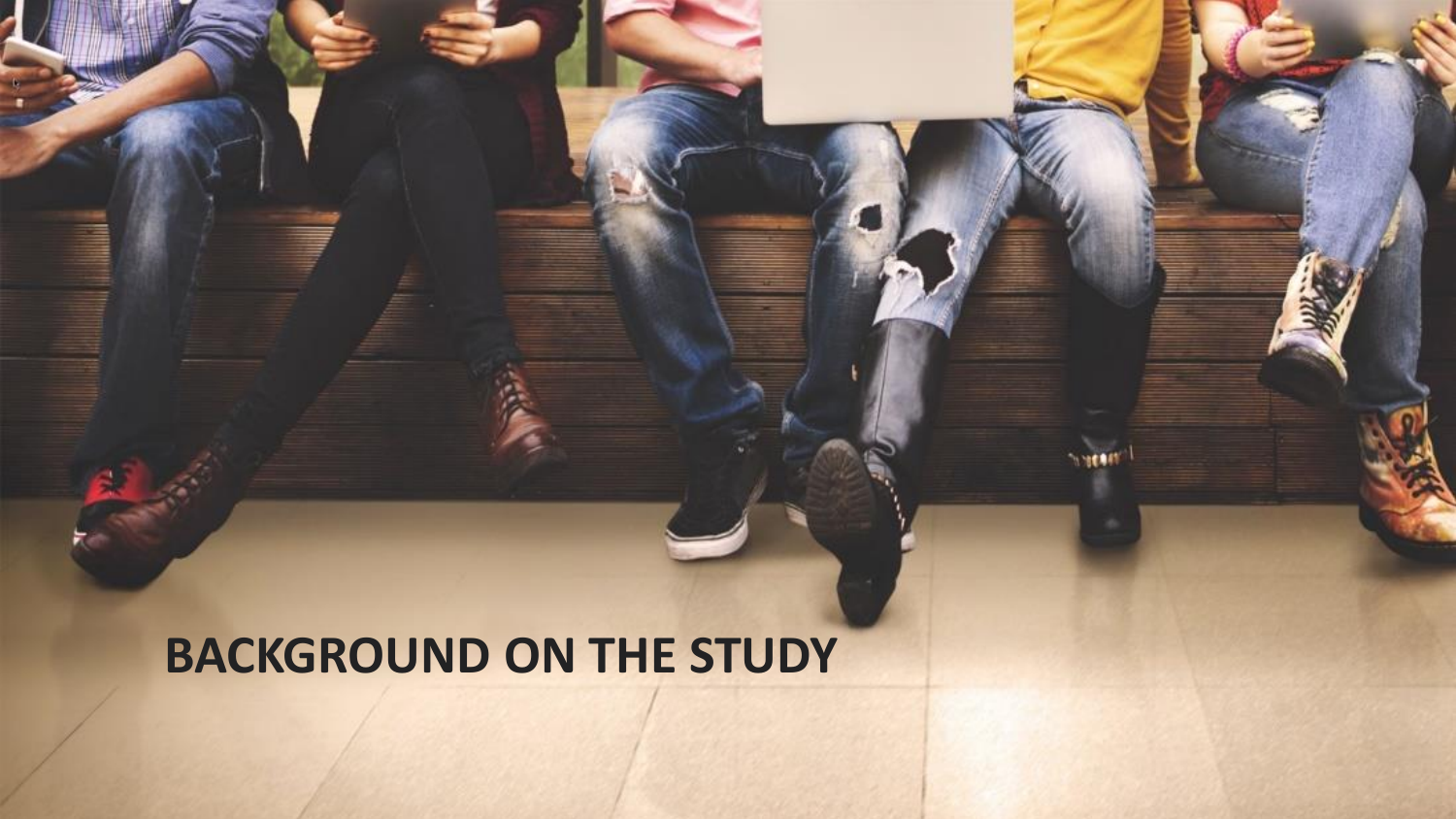## **Demographics**



Base: All Respondents (Total n=1730)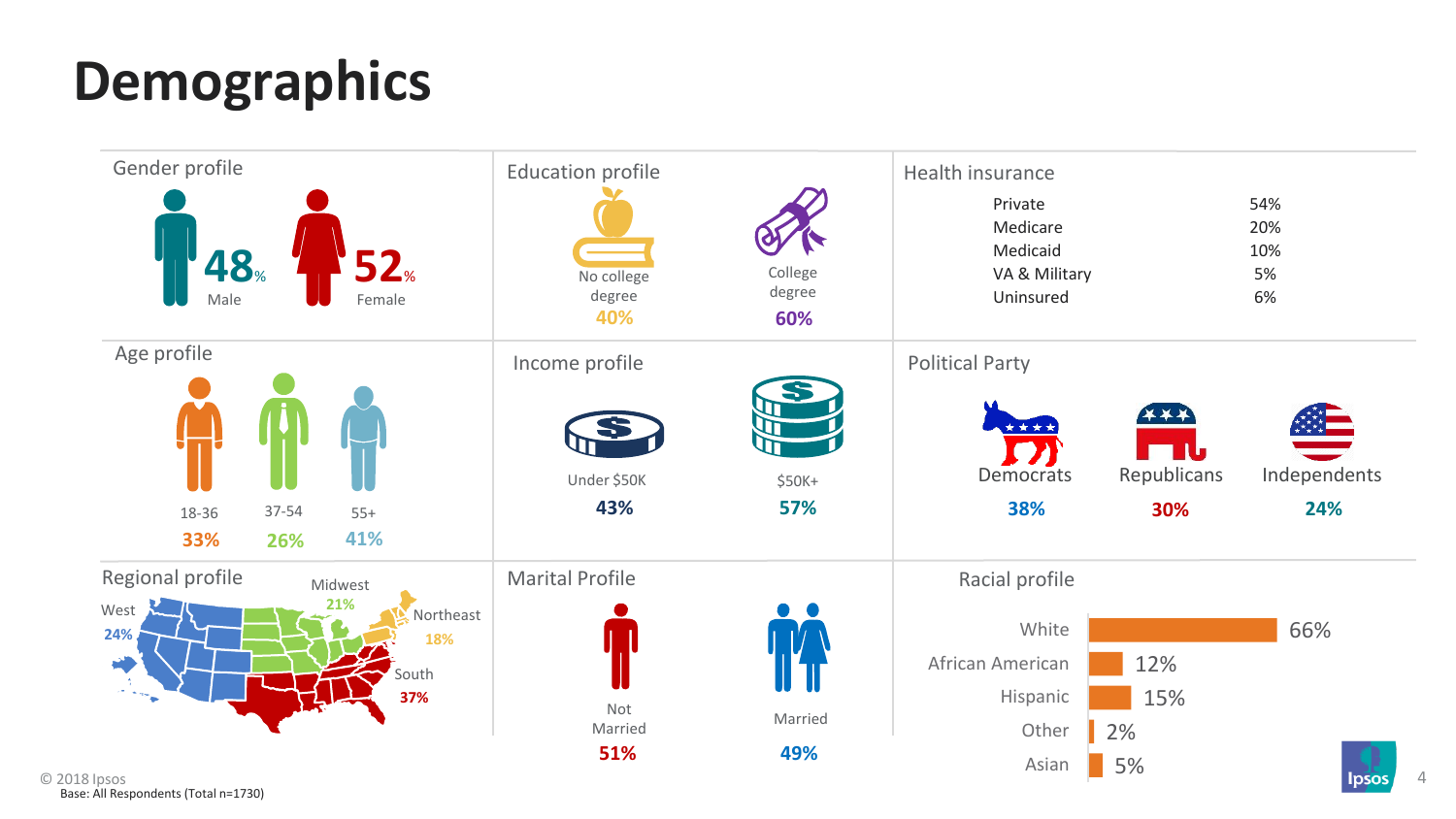# **Methodology**

#### **Online interviewing**

These are findings from an Ipsos poll conducted October 4-11, 2018 on behalf of Consumers for Quality Care. For the survey, a sample of roughly 1,730 adults age 18+ from the continental U.S., Alaska and Hawaii, with boosts of 250 African Americans and 250 Hispanics. Interview was conducted online in English and Spanish.

The sample for this study was randomly drawn from Ipsos's online panel (see link below for more info on "Access Panels and Recruitment"), partner online panel sources, and "river" sampling (see link below for more info on the Ipsos "Ampario Overview" sample method) and does not rely on a population frame in the traditional sense. Ipsos uses fixed sample targets, unique to each study, in drawing sample. After a sample has been obtained from the Ipsos panel, Ipsos calibrates respondent characteristics to be representative of the U.S. Population using standard procedures such as raking-ratio adjustments. The source of these population targets is U.S. Census 2016 American Community Survey data. The sample drawn for this study reflects fixed sample targets on demographics. Post-hoc weights were made to the population characteristics on gender, age, race/ethnicity, region, and education.

Statistical margins of error are not applicable to online polls. All sample surveys and polls may be subject to other sources of error, including, but not limited to coverage error and measurement error. Where figures do not sum to 100, this is due to the effects of rounding. The precision of Ipsos online polls is measured using a credibility interval. In this case, the poll has a credibility interval of plus or minus 2.7 percentage points for all respondents. Ipsos calculates a design effect (DEFF) for each study based on the variation of the weights, following the formula of Kish (1965). This study had a credibility interval adjusted for design effect of the following (n=1,730, DEFF=1.5, adjusted Confidence Interval=4.2).

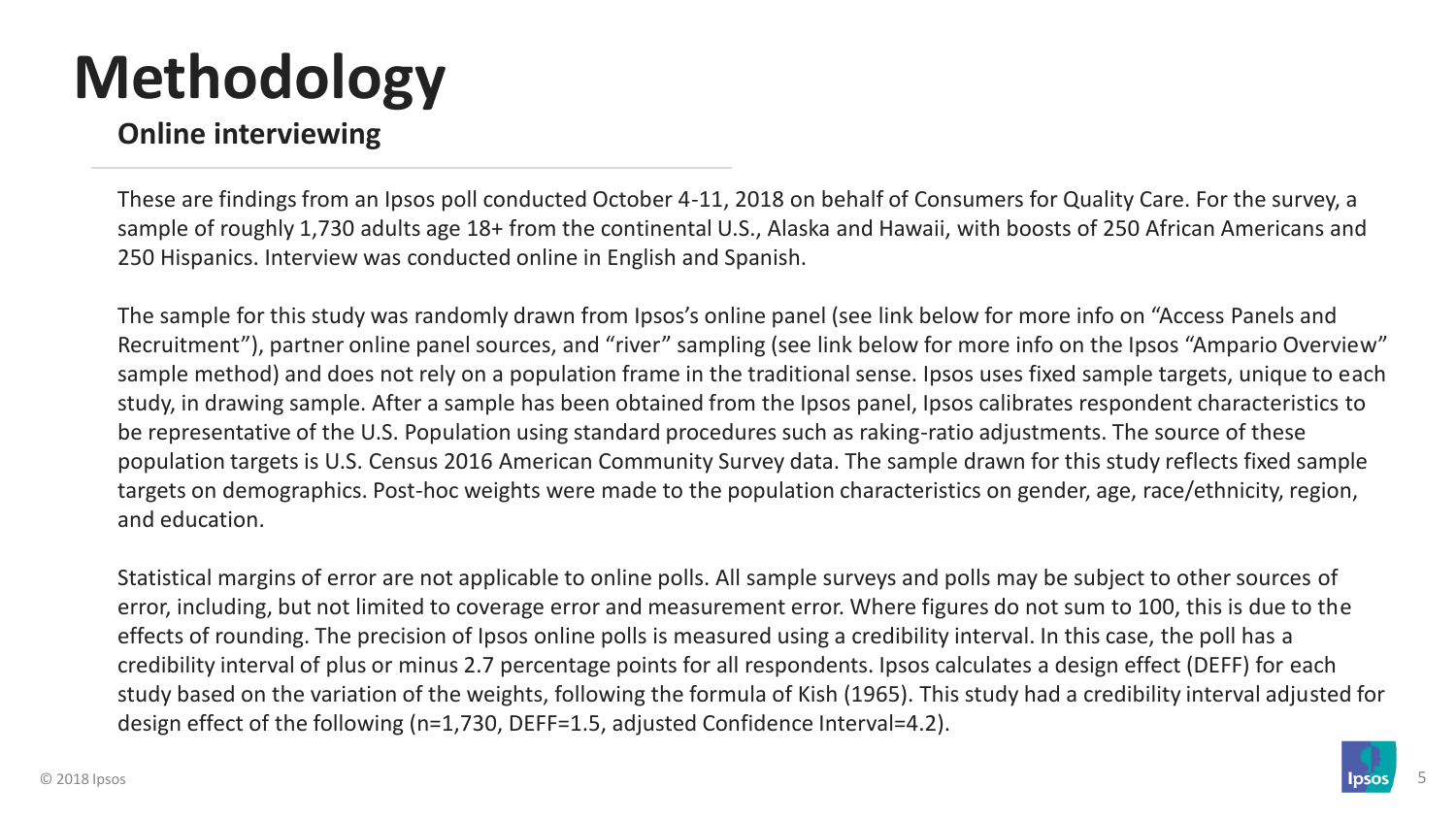#### **2018 POLICY PRIORITIES**

© 2018 Ipsos 6 December 1988 In the Company of the Company of the Company of the Company of the Company of the Company of the Company of the Company of the Company of the Company of the Company of the Company of the Compa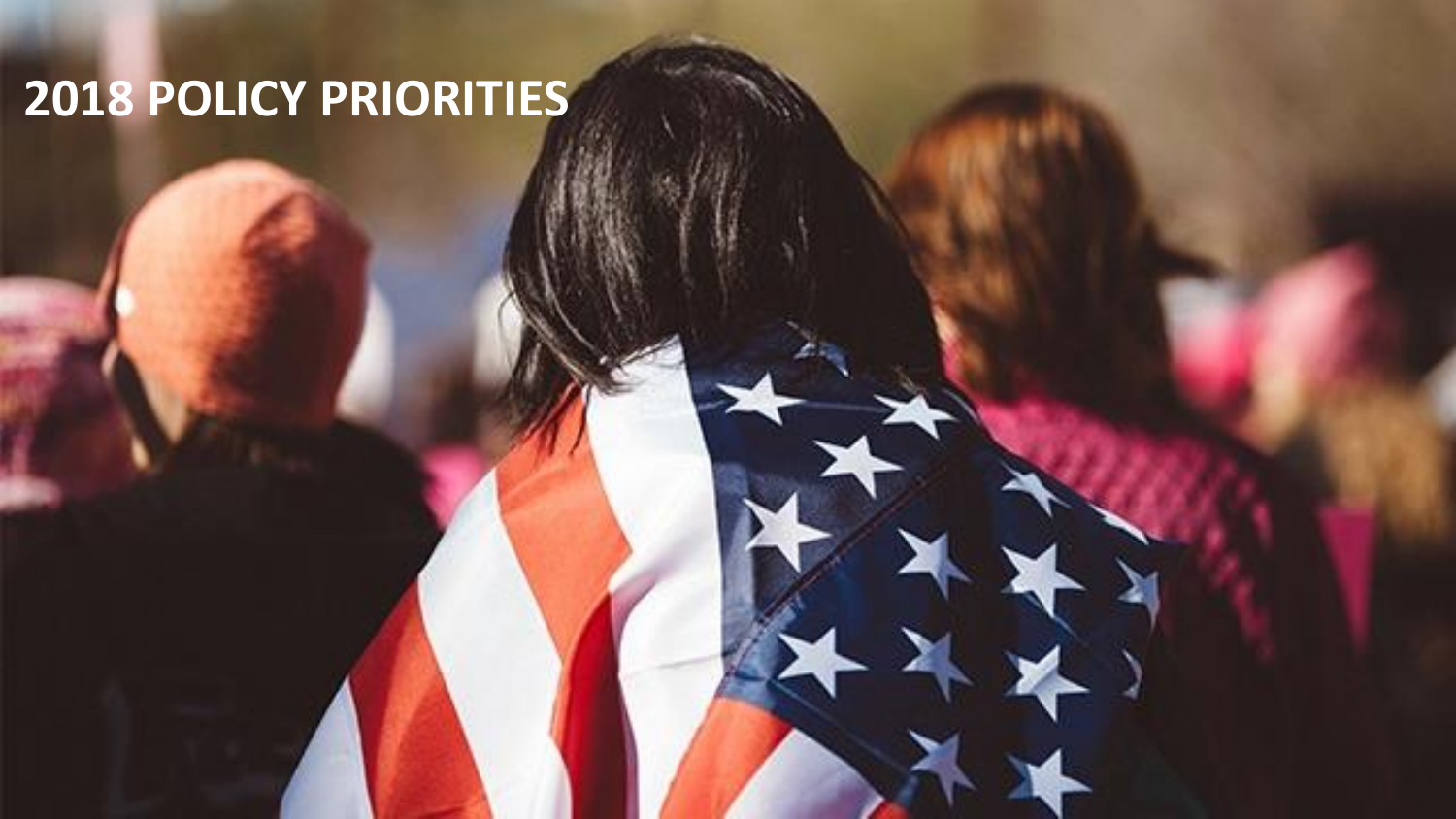#### **Health care is a top issue for more than half of Americans for the upcoming election**

#### **Health care** and the **economy** are important political issues for Americans in this midterm election.

- There is a noticeable generational variance in the importance of health care as a political issue. Likely because older Americans are more likely to use health care than younger Americans. 31% of Millennials rank health care as a top two issue compared to 45% of Gen Xers and 66% of Baby Boomers.
- Health care is a less pressing issue for Hispanics, of whom 32% ranked health care as a top two issue. Comparatively 58% of African Americans and 53% of White Americans ranked health care in the top two.



© 2018 Ipsos **Proposed in the contract of the contract of the contract of the contract of the contract of the contract of the contract of the contract of the contract of the contract of the contract of the contract of the** Q2 Thinking about the upcoming election, which of the following issues is most important to you? Q3 And from the same list, which issue is the second most important to you? Base: All Respondents (Total n=1730)

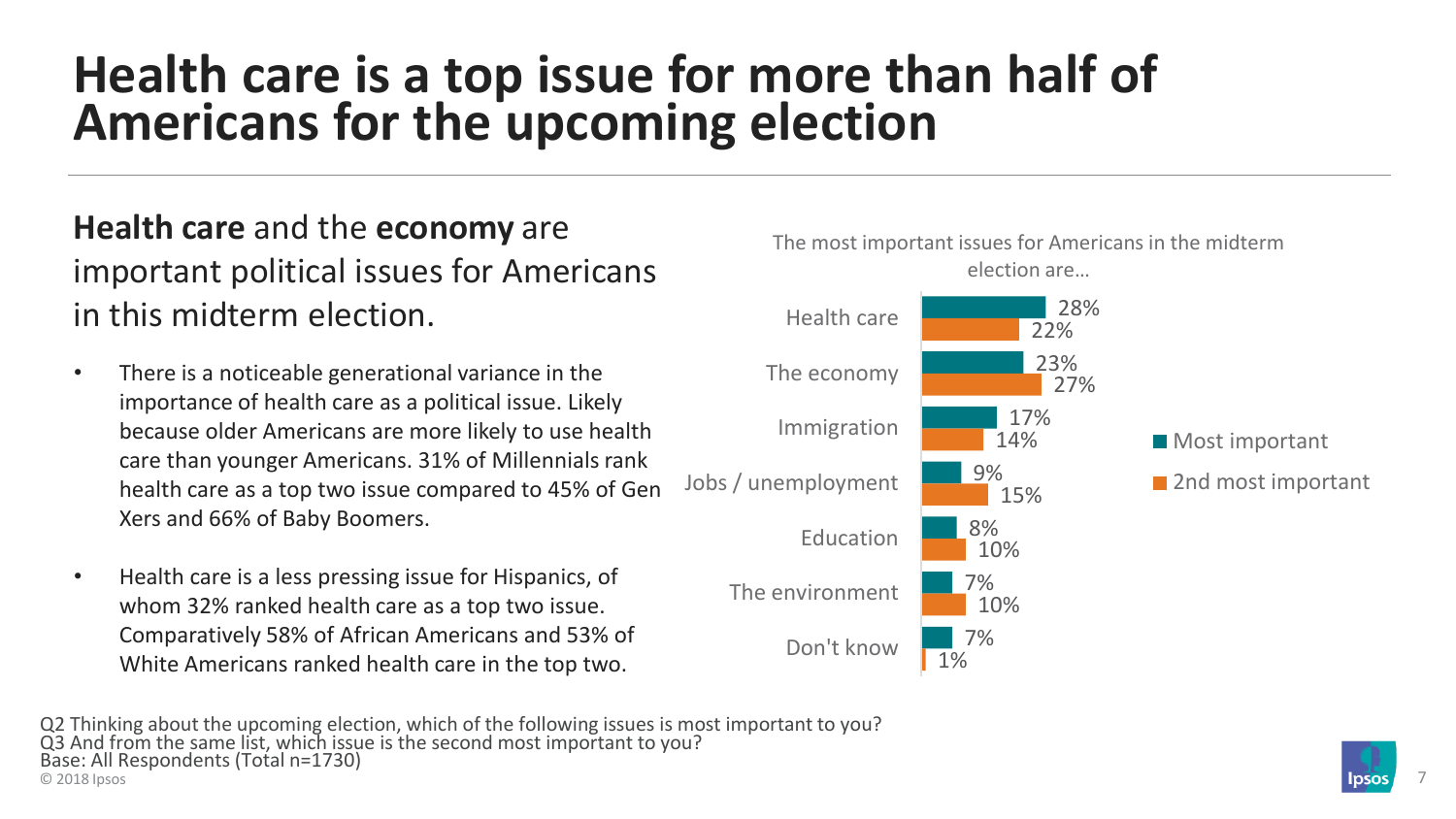#### **Party lines divide Americans on priorities for the midterm election**

**Health care** is a more important issue in the midterm election for Democrats and Independents than Republicans.

Republicans say the **economy** and **immigration** are more important issues for the midterm election than Democrats or Independents.



Base: All Respondents (Democrats n=770, Republicans n=425, Independents n=393)<br>© 2018 Ipsos 8 Q2 Thinking about the upcoming election, which of the following issues is most important to you? Q3 And from the same list, which issue is the second most important to you? Base: All Respondents (Democrats n=770, Republicans n=425, Independents n=393)

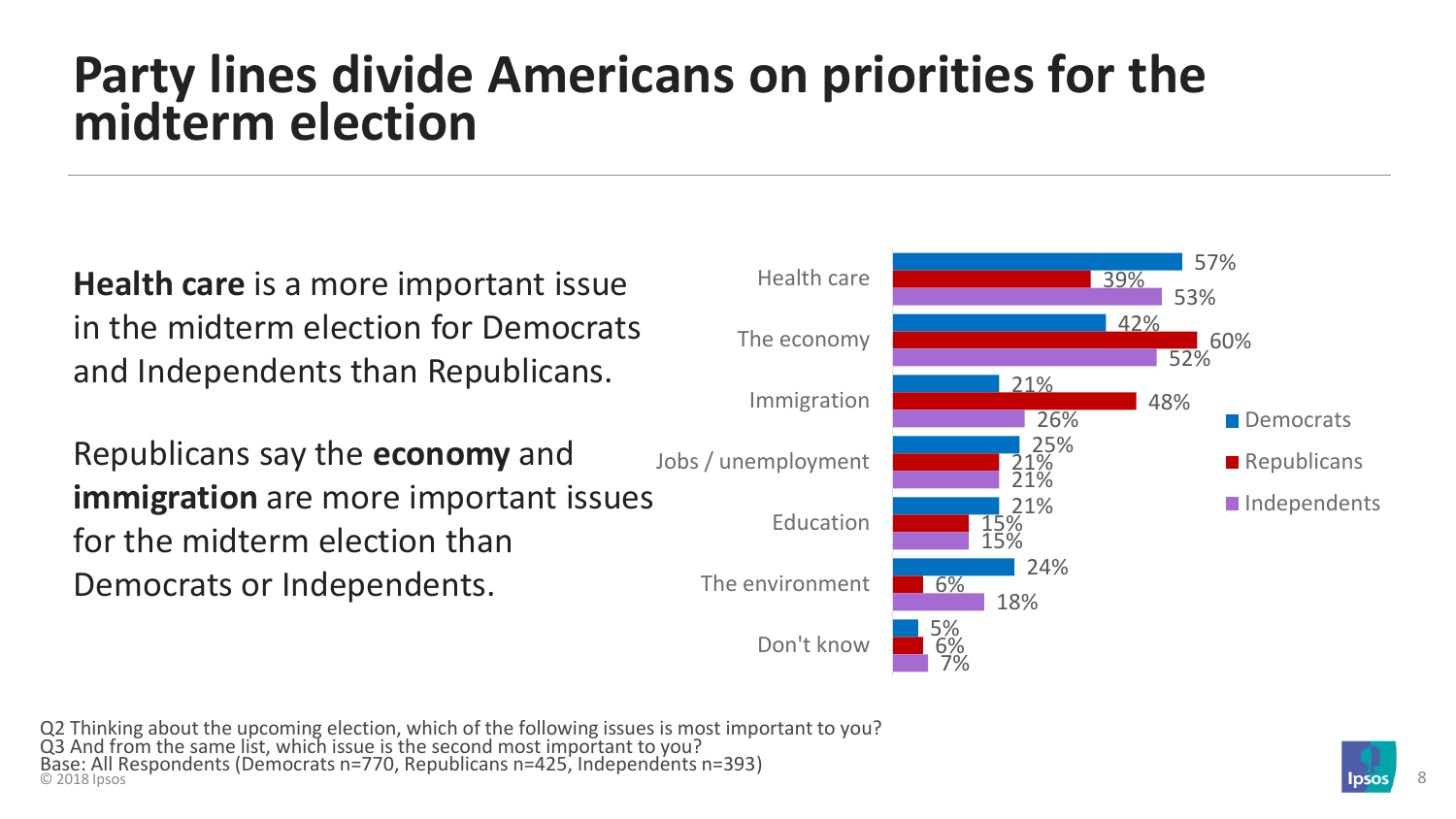## **Americans want elected representatives to give more priority to improving the US health care system**

Americans believe **improving** the health care system should be more of a **priority** for elected representatives than it is.

- 56% of Americans believe that improving the health care system is currently a priority for elected officials. However, 84% of Americans believe that improving the health care system should be a priority for elected officials.
- The issue of health care improvement is non-partisan. 91% of Democrats believe improving the system should be a political priority and 78% of Republicans agree.

|                    | $\blacksquare$ A top priority $\blacksquare$ A major priority           |                     |     | $\blacksquare$ A minor priority | $\blacksquare$ Not a priority | $\blacksquare$ DK |
|--------------------|-------------------------------------------------------------------------|---------------------|-----|---------------------------------|-------------------------------|-------------------|
|                    |                                                                         | How they prioritize | 24% | 32%                             | 23%                           | 12%<br>9%         |
| Total              | How they should prioritize                                              |                     | 38% |                                 | 46%                           | 9% 2%%            |
|                    |                                                                         |                     |     |                                 |                               |                   |
|                    |                                                                         | How they prioritize | 30% | 32%                             | 19%                           | 13%<br>6%         |
| Democrats          | How they should prioritize                                              |                     |     | 50%                             | 41%                           | 5%1%              |
|                    |                                                                         |                     |     |                                 |                               | 3%                |
|                    |                                                                         | How they prioritize | 22% | 35%                             | 27%                           | 8%<br>9%          |
| <b>Republicans</b> | How they should prioritize                                              |                     | 30% |                                 | 48%                           | 14%<br>3%%        |
|                    |                                                                         | How they prioritize | 21% | 30%                             | 27%                           | 8%<br>14%         |
| Independents       | How they should prioritize                                              |                     | 32% |                                 | 53%                           | 9% 2%             |
|                    | the LIS healthcare system to your elected representatives at this time? |                     |     |                                 |                               | 3%                |

Base: All Respondents (Total n=1730, Democrats n=770, Republicans n=425, Independents n=393)<br>© 2018 lpsos **1998** lpsos and the specific of the set of the specific of the specific of the specific of the specific of the spec Q11 In your opinion, how much of a priority is improving the US healthcare system to your elected representatives at this time? Q12 In your opinion, how much should the elected officials representing you prioritize improving the U.S. health care system?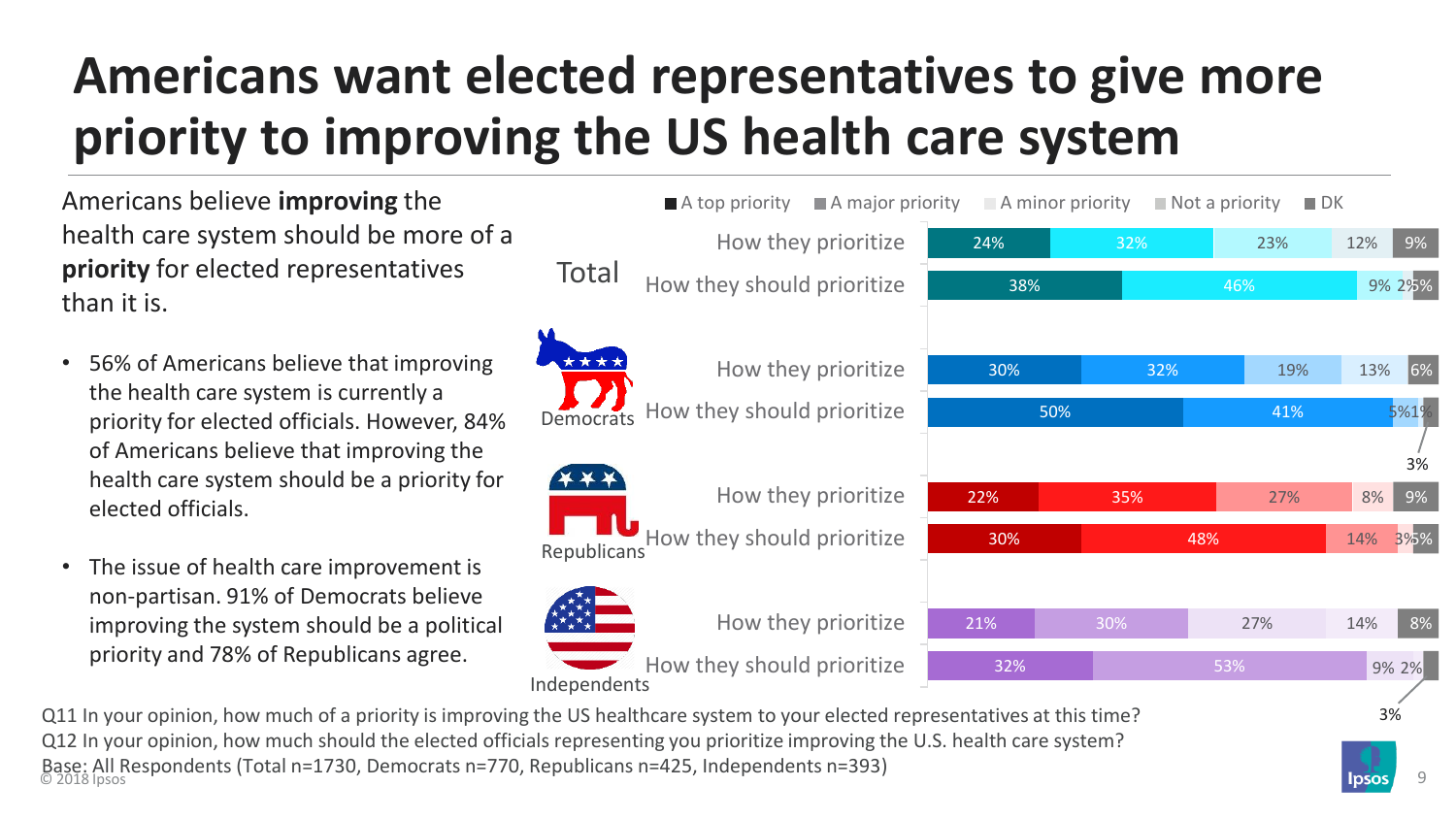## **Americans believe those in the health industry can have the largest impact on improving health care**

Entities directly related to health care were most often cited as having a significant role in improving health care.

However, the majority of Americans also think Congress, state policymakers, and the president can have a significant impact.



© 2018 Ipsos 10 Q13 Do you think the following have a significant role in improving U.S. health care? Base: All Respondents (Total n=1730)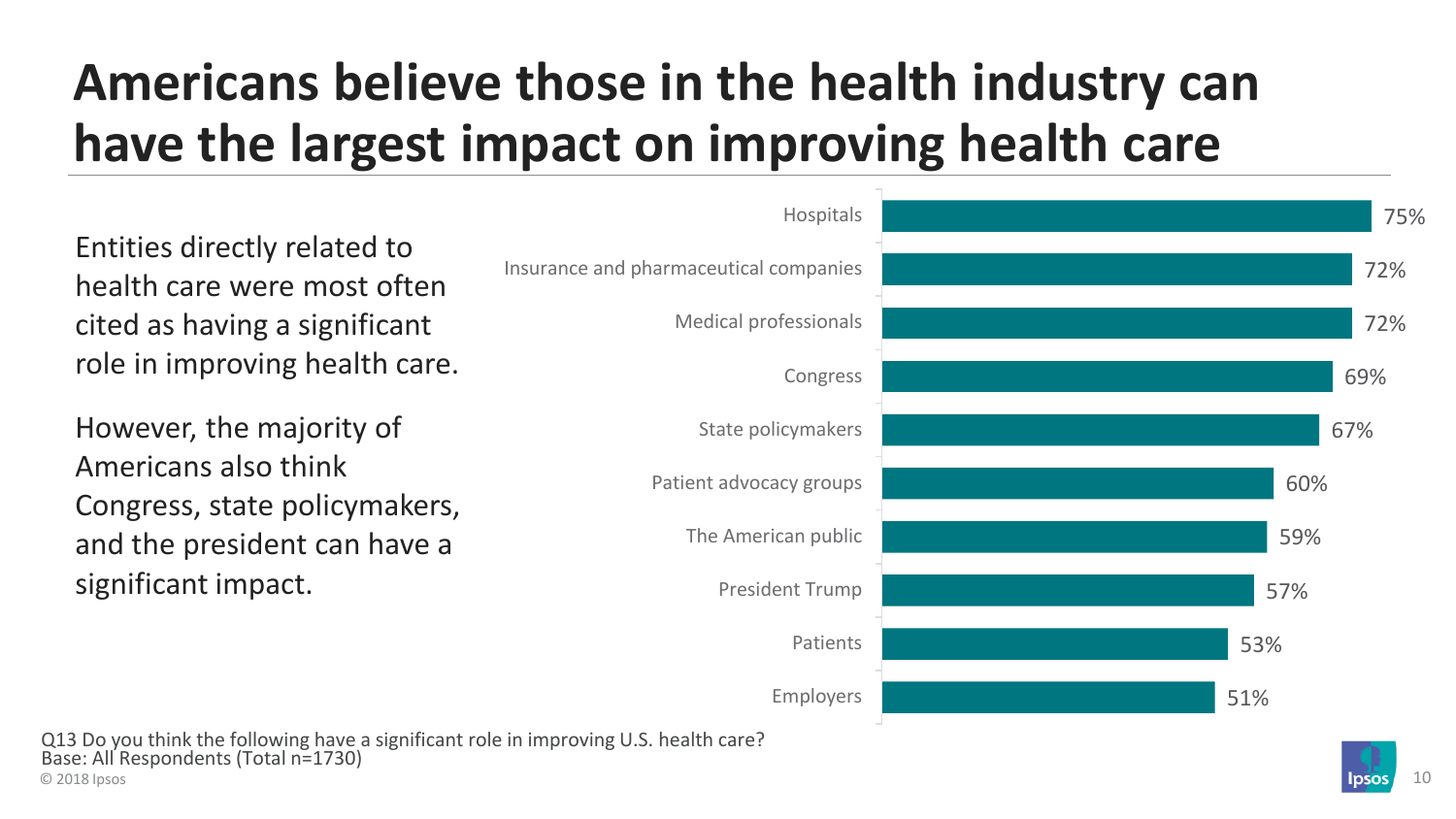## **Democrats and Republicans are divided on which elected officials can have the greatest impact**

76% 74% 72% 72% 74% 72% 66% 64% 54% 54% 55% 52% 76% 76% 70% 66% 67% 66% 56% 59% 66% 48% 75% 74% 64% 57% 56% 55% 52% 52% **Hospitals** Insurance and pharmaceutical companies Medical professionals Congress State policymakers Patient advocacy groups The American public President Trump Patients Employers **Democrat Republican** Independent Across parties, Americans say health industry entities have the largest impact on improving US health care. Democrats are more likely to say congress or state policymakers have a significant impact, while Republicans are more likely to cite President Trump as having a significant impact.

© 2018 Ipsos 11 Q13 Do you think the following have a significant role in improving U.S. health care? Base: All Respondents (Total n=1730)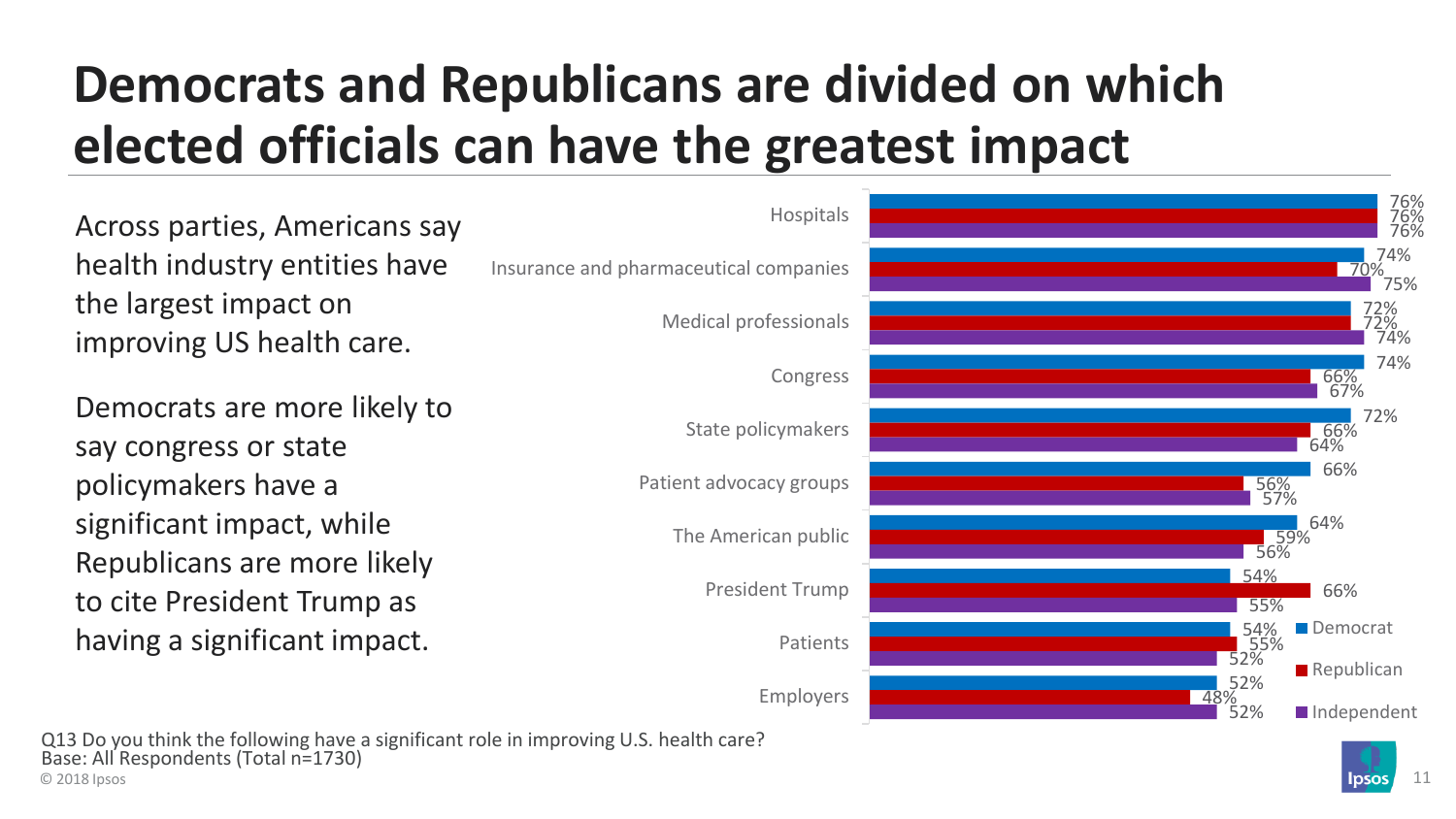#### **USING THE HEALTH CARE SYSTEM**

© 2018 Ipsos 12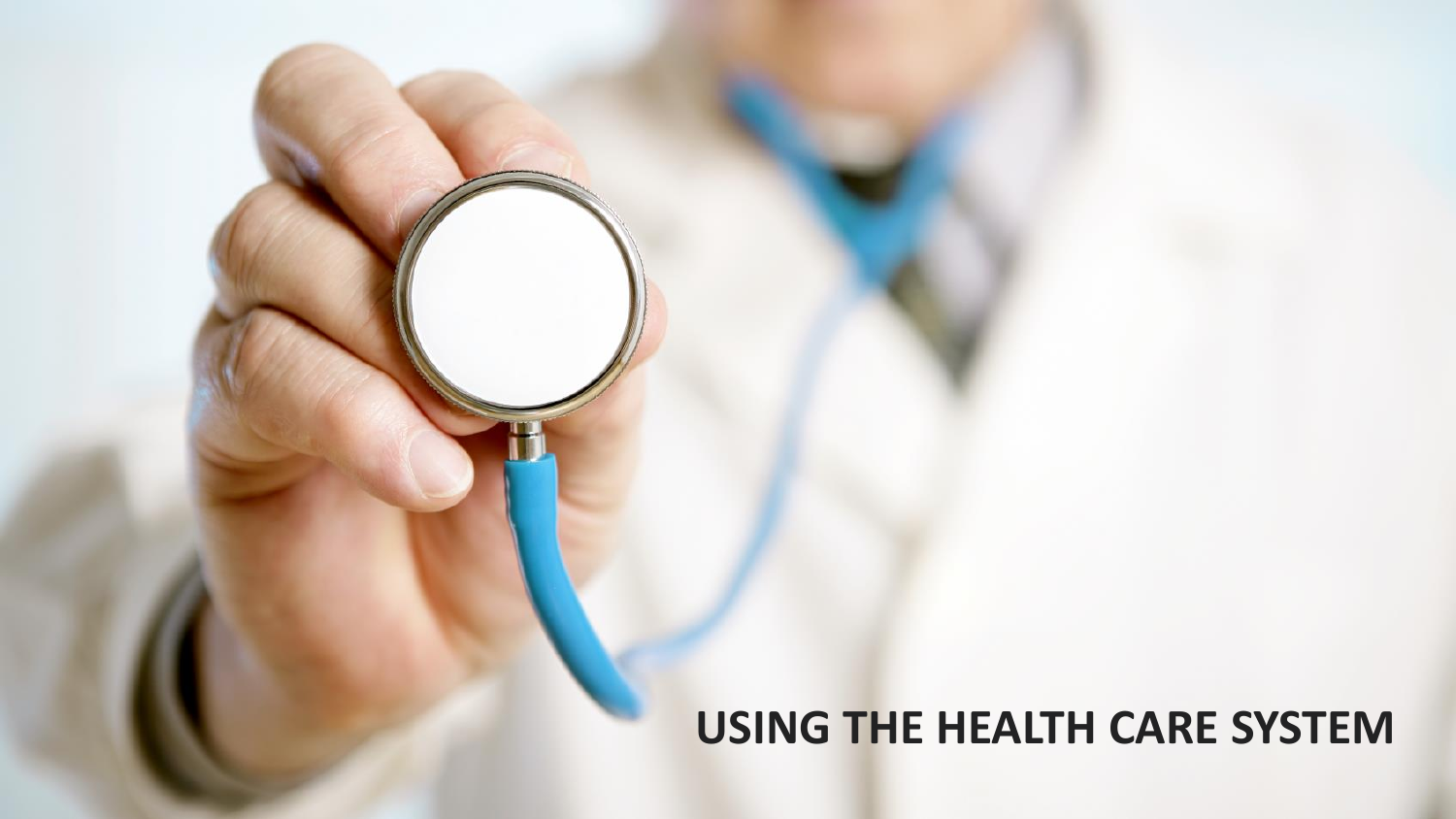#### **Americans are more frustrated by health care costs than coverage or access issues**

|                                                                             | ■ Very frustrating ■ Somewhat frustrating ■ Not very frustrating ■ Not at all frustrating ■ DK |     |     |            |     |
|-----------------------------------------------------------------------------|------------------------------------------------------------------------------------------------|-----|-----|------------|-----|
| Hospital fees and unexpected hospital bills                                 | 46%                                                                                            |     | 28% | 11%<br>8%  | 7%  |
| Insurance costs, like premiums, copays and deductibles                      | 38%                                                                                            |     | 33% | 10%<br>14% | 5%  |
| Out-of-pocket costs for prescription drugs                                  | 34%                                                                                            | 30% | 18% | 12%        | 6%  |
| Insurance does not cover emergency room or urgent care visits               | 34%                                                                                            | 24% | 16% | 16%        | 10% |
| Out-of-pocket costs for routine visits to a doctor                          | 32%                                                                                            | 32% | 19% | 13%        | 5%  |
| Insurance networks are too narrow, covering too few doctors and specialists | 29%                                                                                            | 33% | 18% | 11%        | 10% |
| Not being able to get an appointment with your physician or specialist      | 25%                                                                                            | 30% | 23% | 16%        | 6%  |
| Obtaining health insurance                                                  | 22%                                                                                            | 27% | 25% | 21%        | 6%  |
| Not knowing what kind of health care provider you need to see               | 20%                                                                                            | 31% | 23% | 18%        | 8%  |
|                                                                             |                                                                                                |     |     |            |     |

© 2018 Ipsos 13 Q8 When using health care, do you find each of the following frustrating or not? Base: All Respondents (Total n=1730)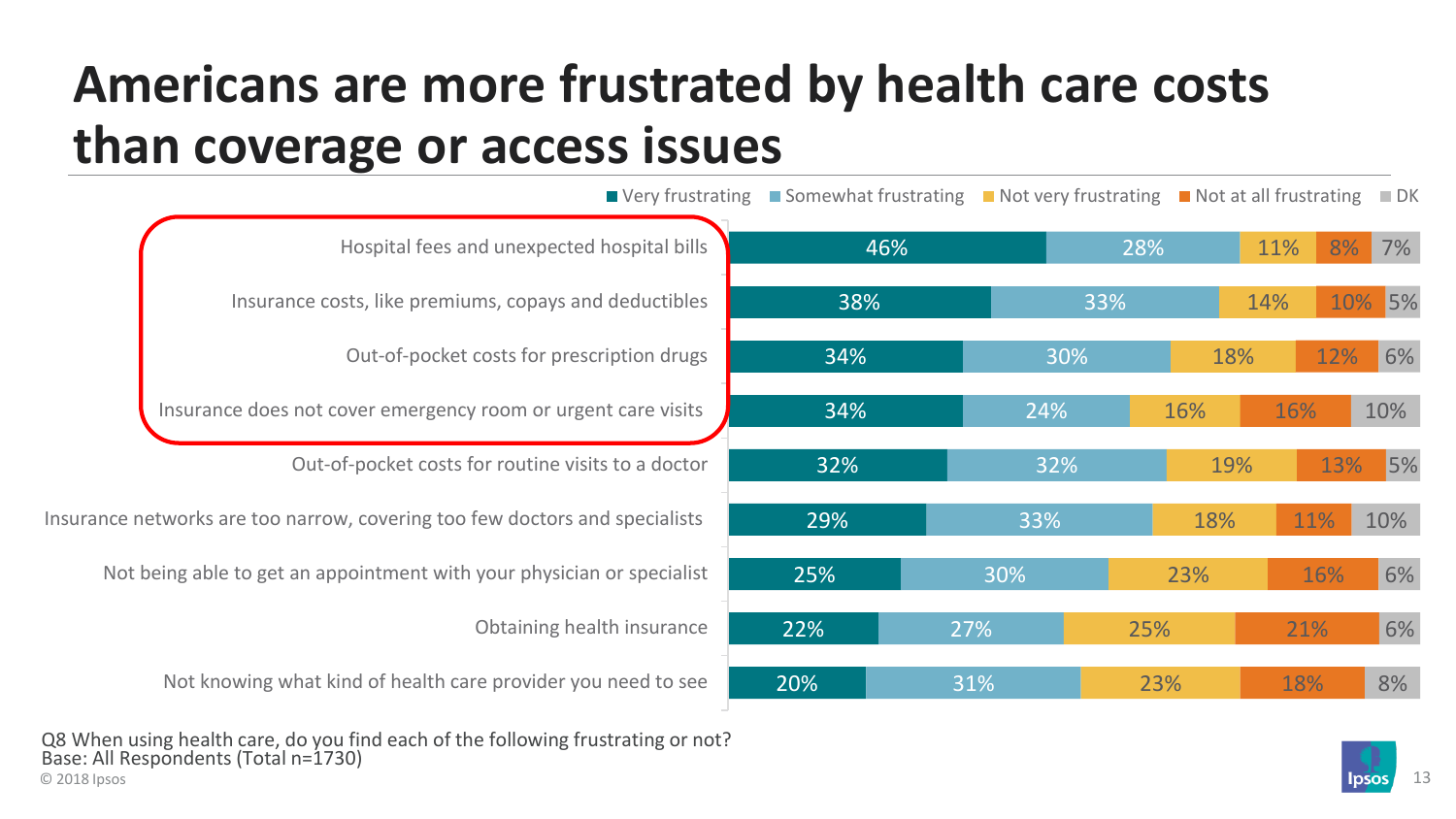#### **Seven out of ten Americans say their health insurance or hospital bills are hardest to understand**

Americans say their **insurance bills** are **harder to understand** than their hospital bills, credit card statements, or phone bills.

- Gen Xers (76%) and baby boomers (75%) are more likely to struggle with their health insurance or hospital bills than millennials (65%).
- Millennials are statistically significantly more likely to say their credit card statement is hardest to understand (13%) than baby boomers (3%) or gen Xers (5%).

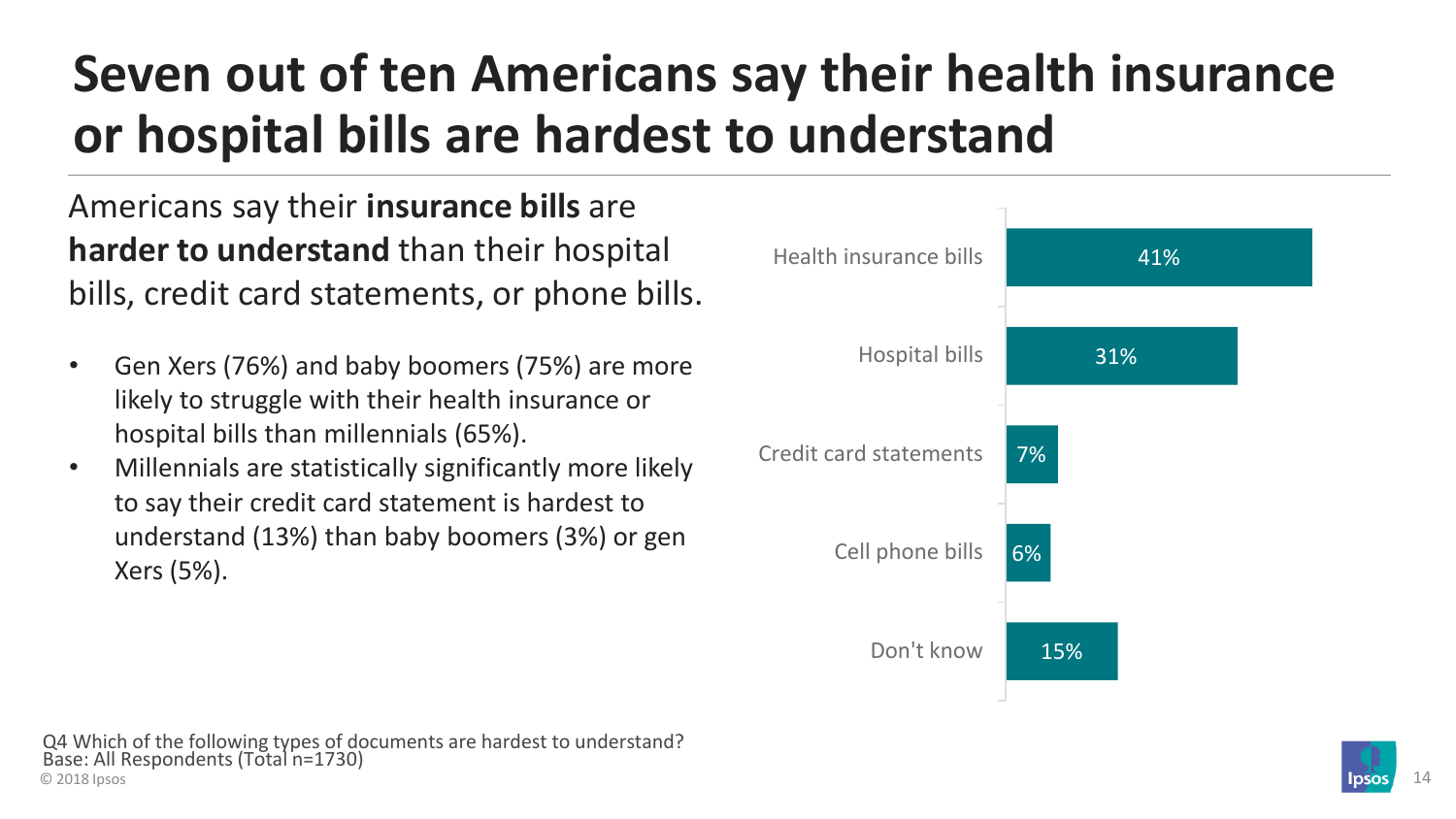### **Americans desire for more clarity and transparency within the health care industry**

Clarity on what health care providers and medicines are covered by your insurance

Clarity on your out of pocket costs at hospitals

Clarity on your out of pocket costs for prescriptions

How often and why payments for specific health treatments prescribed by your doctor are denied by insurers

What health services providers charge you, versus what those services cost providers

Financial assistance plans offered by pharmaceutical companies to consumers

How much health providers or insurers pay for drugs compared to the cost to you

How much it costs pharmaceutical companies to research and make new drugs

How much pharmaceutical companies spend advertising drugs

|     | ■ Would help ■ Would not matter ■ DK |           |
|-----|--------------------------------------|-----------|
| 77% |                                      | 15%<br>8% |
| 76% |                                      | 8%<br>16% |
| 74% |                                      | 8%<br>18% |
| 73% | 17%                                  | 10%       |
| 66% | 23%                                  | 11%       |
| 65% | 23%                                  | 11%       |
| 62% | 27%                                  | 11%       |
| 46% | 40%                                  | 14%       |
| 45% | 42%                                  | 13%       |

© 2018 Ipsos 15 Q9 Would having more information about the following parts of health care help you make decisions about your care or would it not matter much? Base: All Respondents (Total n=1730)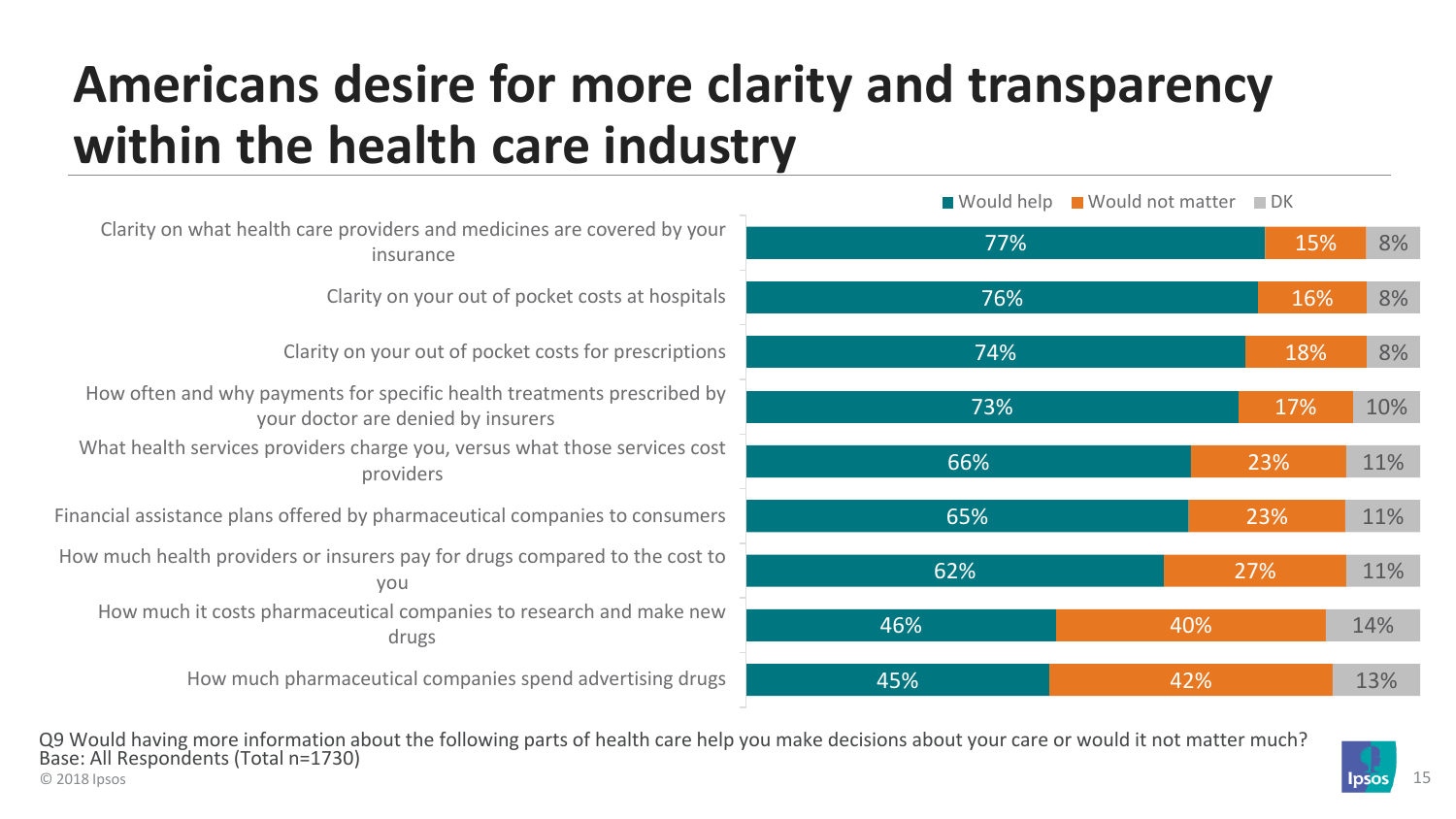### **Americans want politicians to take a new approach to fixing health care**

|                                                                                                      | ■ Strongly agree | Somewhat agree | Somewhat disagree | ■ Strongly disagree |     | $\Box$ DK |
|------------------------------------------------------------------------------------------------------|------------------|----------------|-------------------|---------------------|-----|-----------|
| Politicians in Washington are focused on the wrong things<br>when it comes to fixing health care     |                  | 49%            | 28%               | 9%                  |     | 9%        |
| I worry about my family's financial situation if someone were<br>to have an unexpected medical issue | 34%              |                | 30%               | 18%                 | 11% | 7%        |
| It is too difficult to know how much I'm going to have to pay for<br>health care                     | 26%              |                | 36%               | 20%                 | 12% | 5%        |
| I am confident that my family and I can get the health care we<br>need, when we need it              | 24%              |                | 44%               | 17%                 | 10% | 6%        |
| I never feel like I know enough to make informed health care<br>decisions                            | 16%              | 30%            | 28%               | 21%                 |     | 6%        |
| I don't understand what my health insurance covers                                                   | 12%              | 29%            | 30%               | 23%                 |     | 5%        |
| It is too difficult to schedule appointments with health care<br>providers                           | 10%              | 28%            | 30%               | 27%                 |     | 5%        |

© 2018 Ipsos 16 Q7 Do you agree or disagree with the following statements? Base: All Respondents (Total n=1730)

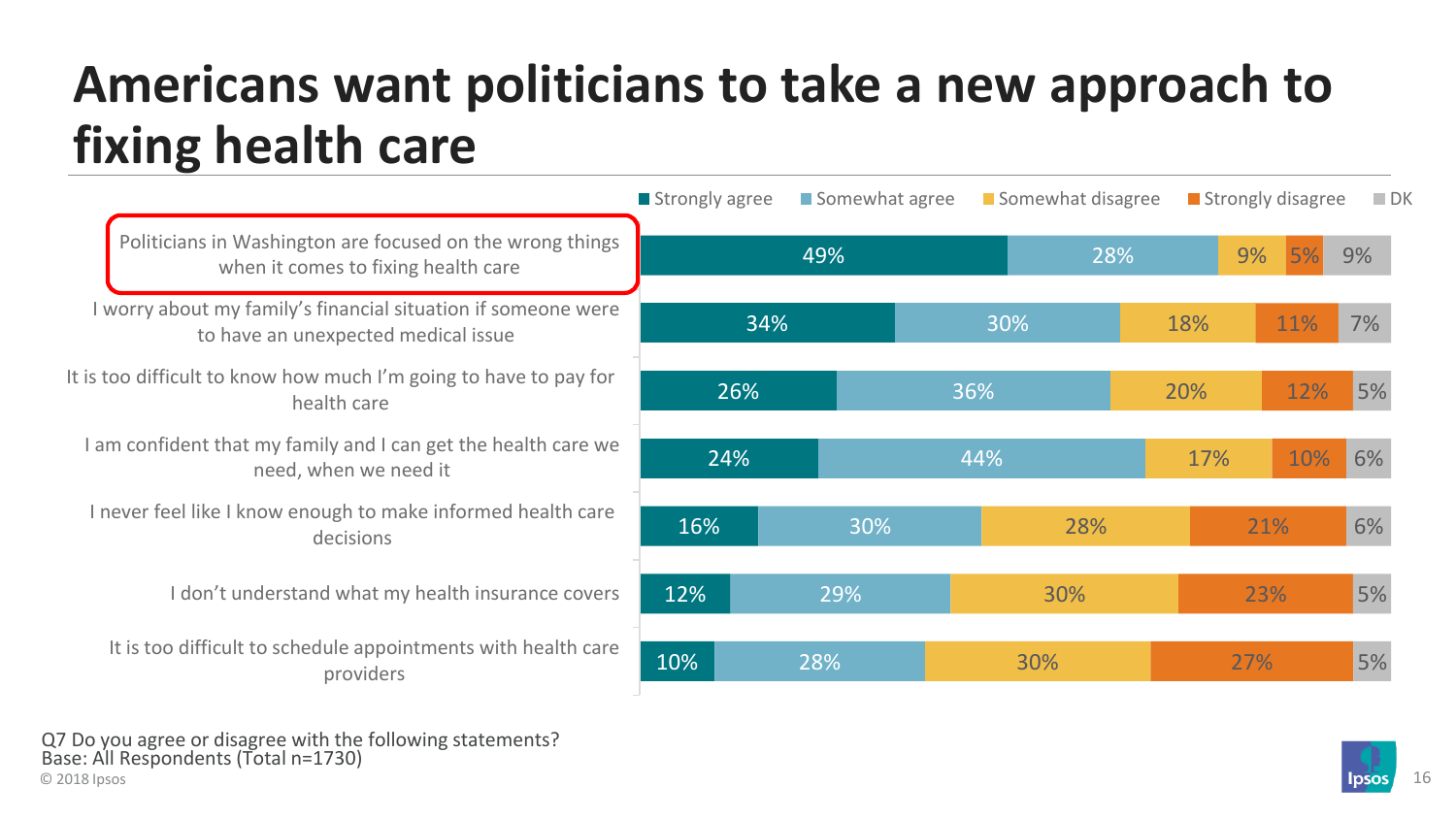## **Republicans and Democrats believe policymakers are focusing on the wrong things to improve healthcare**



© 2018 Ipsos 17 Q7 Do you agree or disagree with the following statements? \*Strongly/Somewhat Agree (net) Base: All Respondents (Democrats n=770, Republicans n=425, Independents n=393)

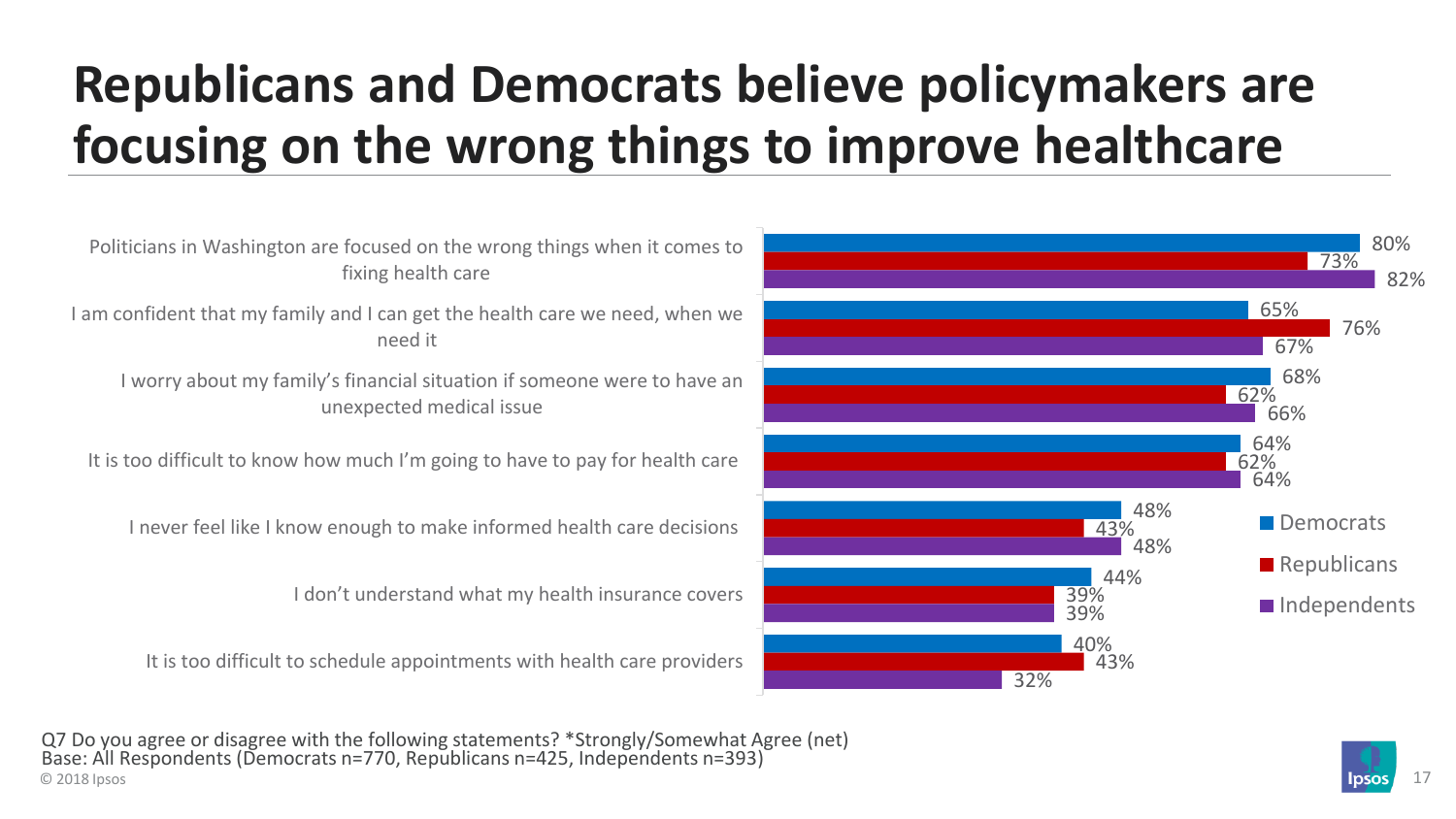### **Americans want new ideas and solutions for fixing US health care**

Lawmakers need to set aside partisan politics and find ways to improve health care. The next U.S. Congress should focus on improving the U.S. health care system We need new ideas and more out-of-the-box thinking about the future of health care. Lawmakers don't have to be medical experts to be part of the solution I often feel like no one in power is looking out for me when it comes to health care. The best ideas for health care might come from local solutions, and small successes. Congress should stop trying to repeal Obamacare.\* Congress should stop trying to repeal the Affordable Care Act\*

| Strongly agree<br>Somewhat agree |     |  | Somewhat disagree |     |     |     | ■ Strongly disagree |    |          | $\blacksquare$ DK |
|----------------------------------|-----|--|-------------------|-----|-----|-----|---------------------|----|----------|-------------------|
| 67%                              |     |  |                   |     |     |     | 21%                 |    |          | 4%2% 6%           |
|                                  | 59% |  |                   |     |     | 28% |                     |    | 5% 3% 6% |                   |
|                                  | 53% |  |                   |     |     | 32% |                     |    | 6% 2% 7% |                   |
|                                  | 43% |  |                   |     | 37% |     |                     | 9% | 4%       | 7%                |
|                                  | 44% |  |                   |     | 34% |     | 11%                 |    | 4%       | 7%                |
| 34%                              |     |  |                   | 42% |     |     | 9%                  | 2% | 13%      |                   |
|                                  | 38% |  | 20%               |     | 10% |     | 18%                 |    | 14%      |                   |
| 34%                              |     |  | 23%               |     | 10% |     | 19%                 |    | 13%      |                   |

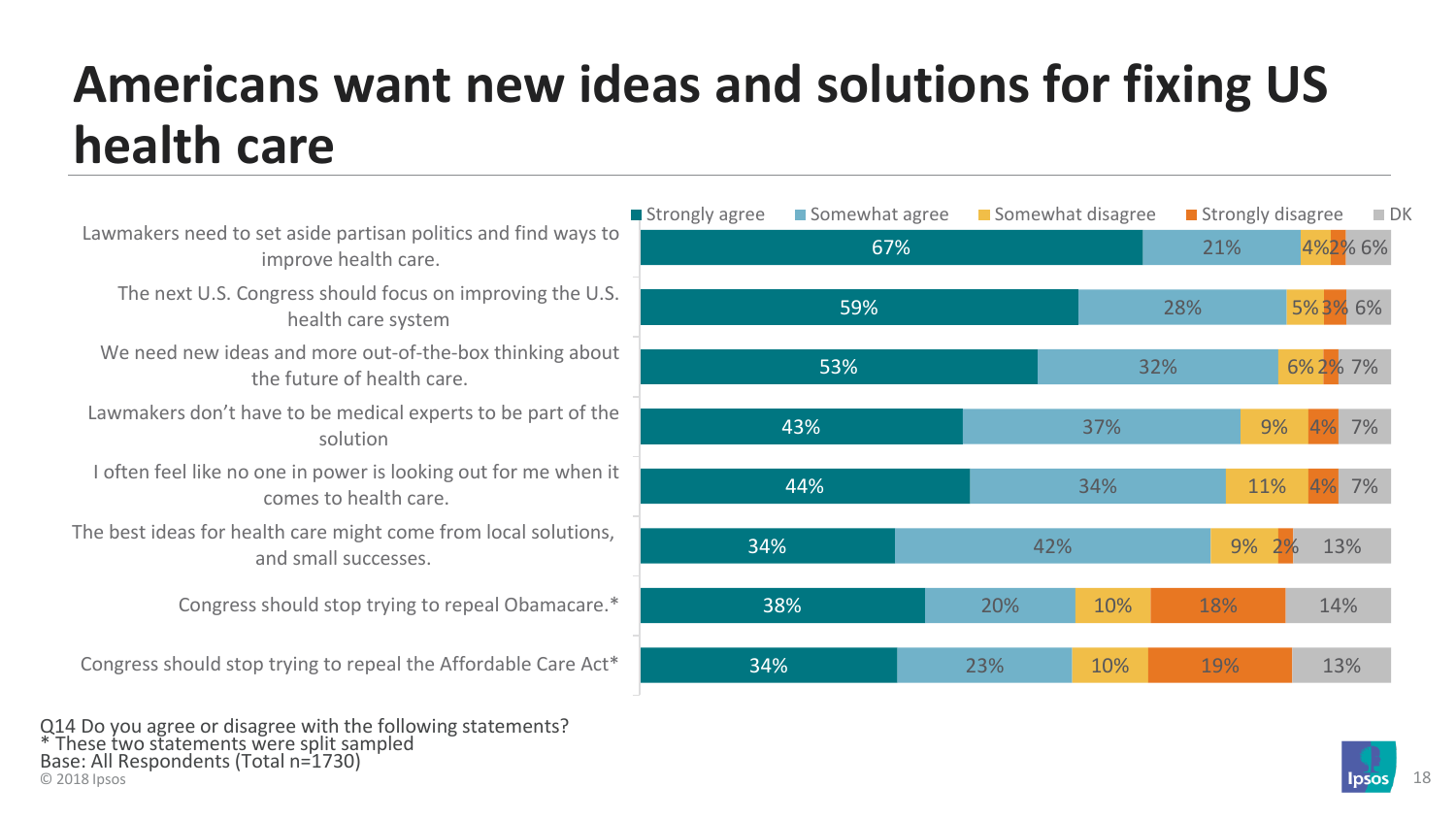### **Americans express a clear preference for health care policy changes that focus on lowering the cost to users**

About half of Americans say making health care more **affordable and reducing costs** should be the top priority for improving health care within the next five years. The next most often cited issue was making sure people had more options and choices at just 13%.



© 2018 Ipsos **1980s 1980s 1990s 1990s 1990s 1990s 1990s 1990s 1990s 1990s 1990s 1990s 1990s** Q10 From the following list, what do you think should be the priority to make health care better in the next 5 years? Base: All Respondents (Total n=1730)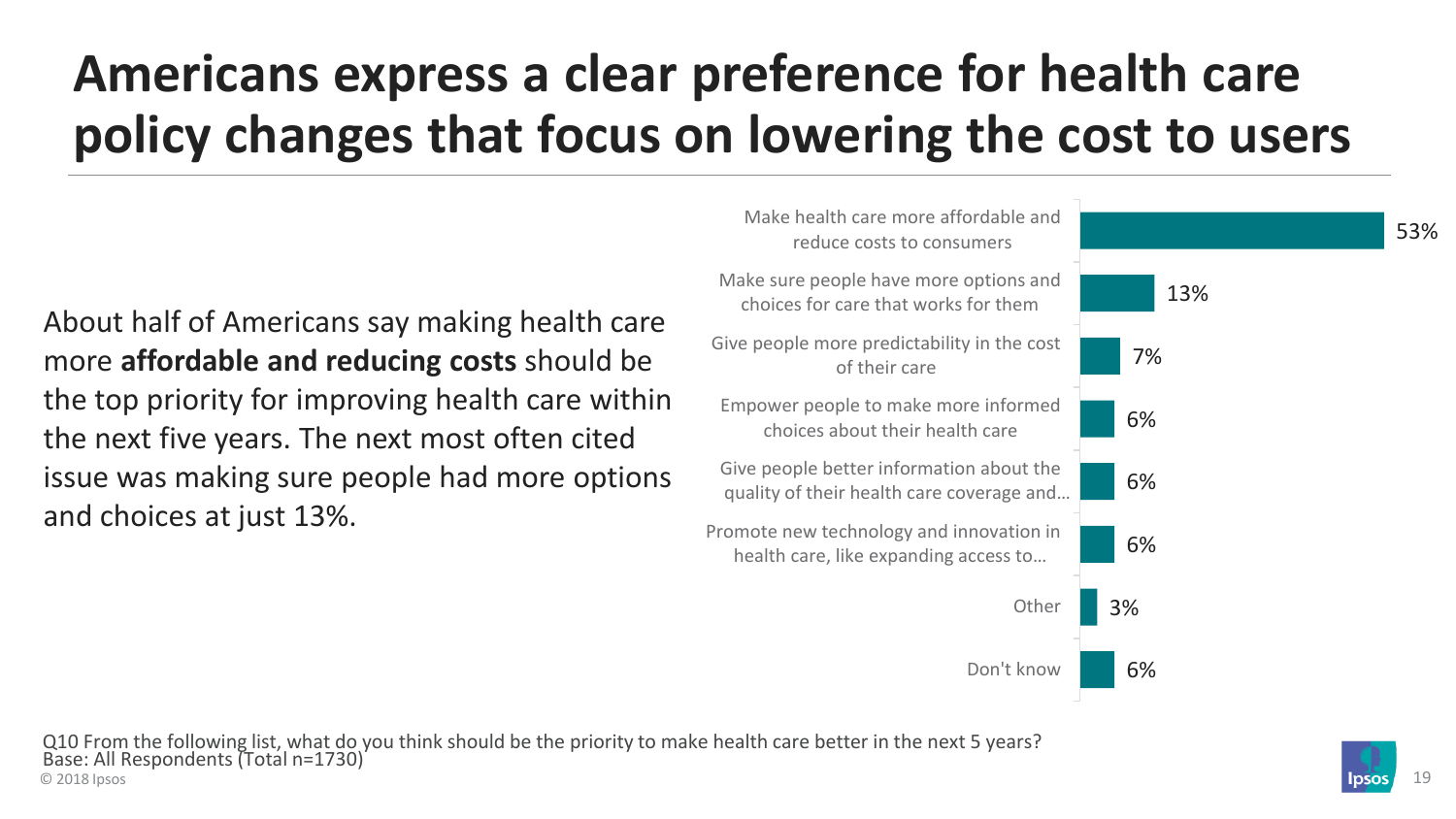#### **Americans want to set aside partisan differences to fix US health care**



© 2018 Ipsos 20 Q14 Do you agree or disagree with the following statements? \*Strongly/somewhat agree Base: All Respondents (Democrats n=770, Republicans n=425, Independents n=393)

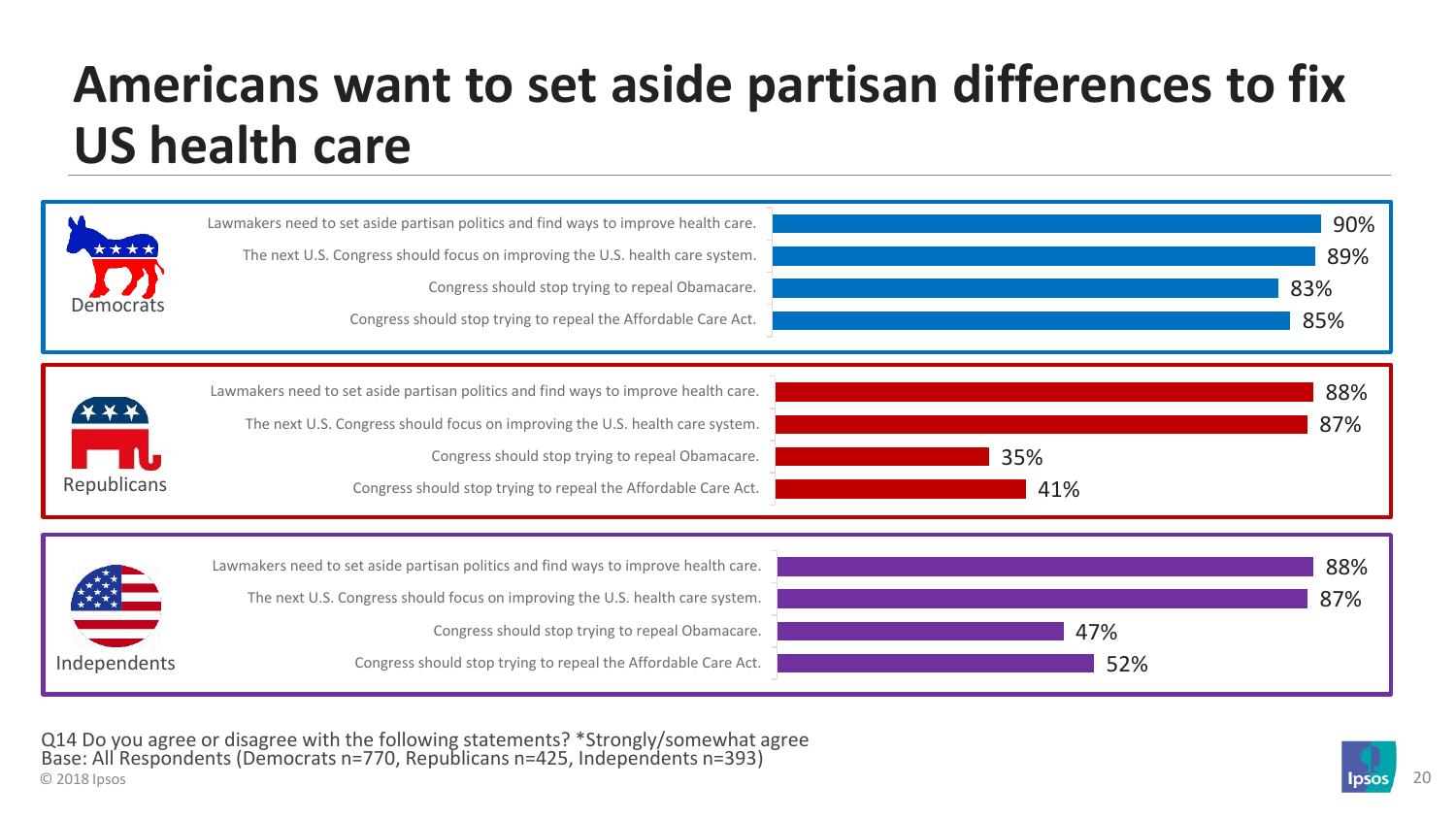## **This focus on health care costs is reflected in the policy preferences of the supermajority of Americans**

|                                                                                                                                                                                              | ■ Favor ■ Both/mix ■ Oppose ■ Don't know |     |           |           |  |  |
|----------------------------------------------------------------------------------------------------------------------------------------------------------------------------------------------|------------------------------------------|-----|-----------|-----------|--|--|
| Pharmacists should be able to inform customers at the point-of-sale if there's a way to save money on<br>a prescription                                                                      | 80%                                      |     |           | 6%<br>9%  |  |  |
| Pharmaceutical companies, hospitals, and health insurers should be more transparent about the cost<br>and access to health care                                                              | 77%                                      |     | 11%       | 6% 6%     |  |  |
| Pharmaceutical companies should have to provide more information about drug costs and financial<br>assistance that may be available to patient                                               | 75%                                      |     | 12%       | 7%<br>6%  |  |  |
| Hospitals and clinics should be required to show how much they are marking up the costs for standard<br>treatments                                                                           | 69%                                      |     | 14%       | 9%<br>8%  |  |  |
| Hospitals should be required to use the discounts they receive on prescription medicines in exchange<br>for helping patients in need, instead of using those discounts for other purposes    | 68%                                      |     | 15%       | 8%<br>10% |  |  |
| Insurance companies should not be able to prevent patients from reaching their insurance deductible                                                                                          | 68%                                      |     | 10%<br>7% | 14%       |  |  |
| Hospitals should be paid based on how well treatment works for patients, not just on the amount of<br>tests and procedures patients are given                                                | 25%                                      | 11% | 7%        | 5%        |  |  |
| We should pay people and organizations in health care based on the value and outcomes they provide<br>to patients and the system, not based on the volume of products and services they sell | 25%                                      | 13% | 4%        | 10%       |  |  |
| 015 Here are some proposals for changing the health care system. For each of these, would you favor or oppose this policy?                                                                   |                                          |     |           |           |  |  |

© 2018 Ipsos 21 Q15 Here are some proposals for changing the health care system. For each of these, would you favor or oppose this policy? Base: All Respondents (Total n=1730)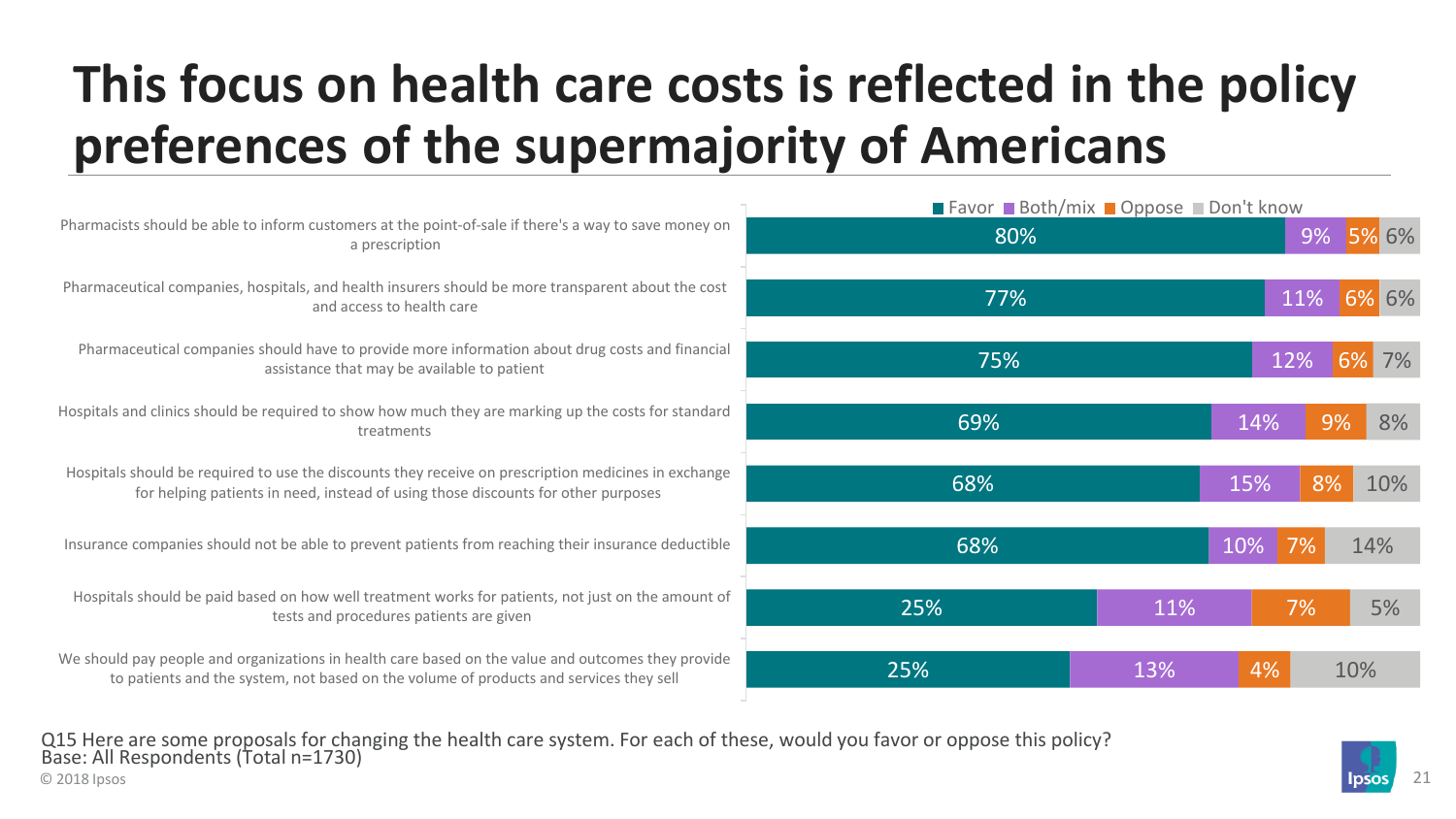#### **Contacts**



202.420.2025  $\mathbf{V}$ 



#### **Jennifer Berg** Senior Account Manger

Jennifer.Berg@ipsos.com  $$312.526.4224$$